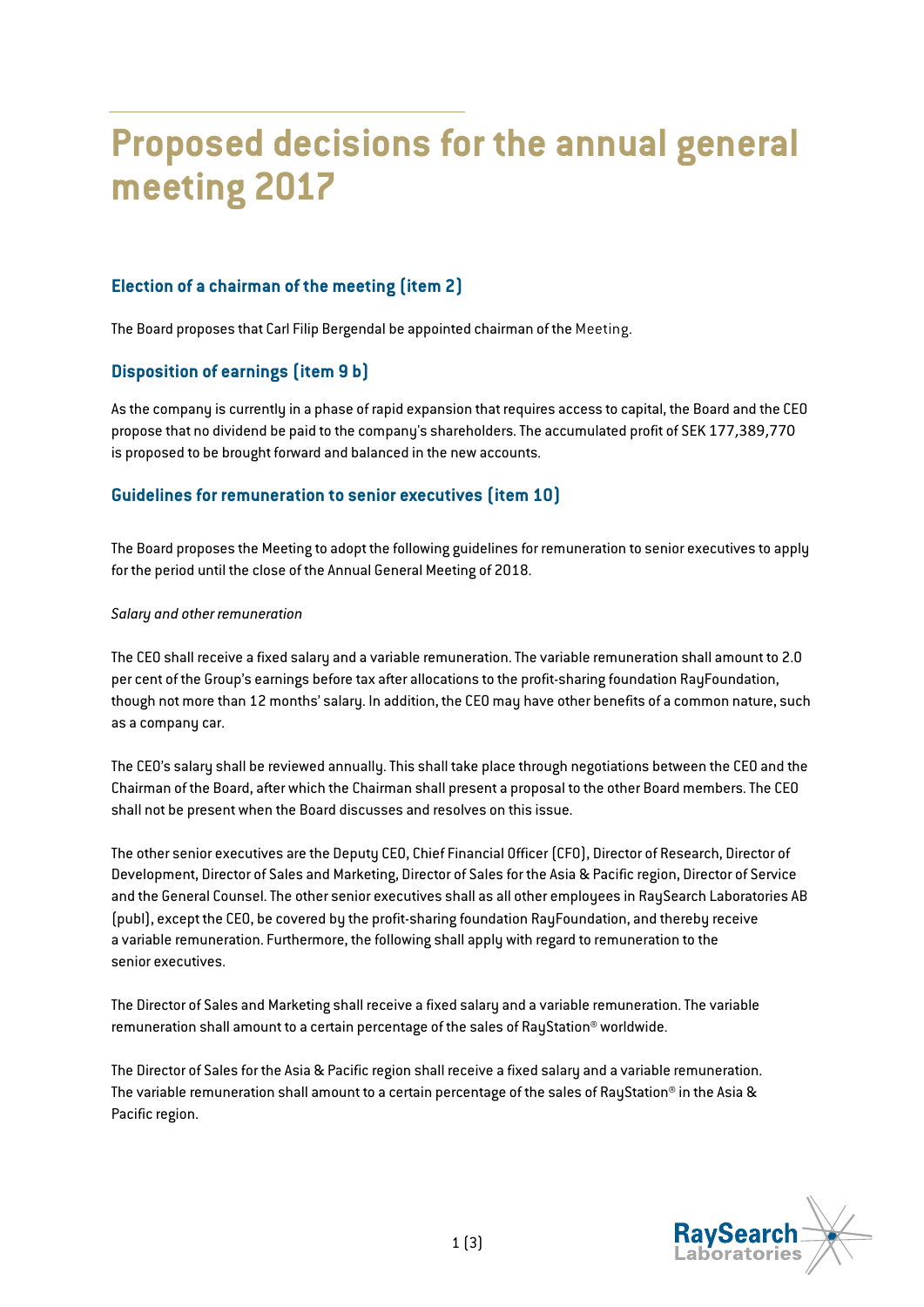The Deputy CEO, CFO, Director of Research, Director of Development, Director of Service, and the General Counsel, shall receive a fixed salary but no variable remuneration, other than being covered by the profit-sharing foundation RayFoundation in accordance with the above.

The salaries of the other senior executives shall also be reviewed annually. This shall take place in negotiations between the CEO and each individual.

#### *Incentive programs*

There are no incentive programs intended specifically for senior executives and none is proposed. However, the senior executives, except the CEO, may participate together with the other employees in such option programs and profit-sharing programs as the company may apply.

#### *Pensions*

All pension undertakings are defined-contribution plans. The retirement age for the CEO and the other senior executives is 65 years and the pension premiums correspond to the Swedish ITP plan.

#### *Period of notice*

If the CEO terminates his employment, his period of notice is 6 months, and if the company terminates the CEO's employment, the period of notice is 12 months. In both cases, the CEO is entitled to salary during the period of notice. In respect of the other senior executives there is a mutual period of notice of 3 months during which salary shall be paid.

#### *Severance pay*

Neither the CEO nor the other senior executives shall be entitled to any severance pay, in a formal sense, should their employment cease. However, as described above, the CEO and the other senior executives shall be entitled to salary during the period of notice.

#### *Deviation*

The Board proposes that the Board be entitled to deviate from the above guidelines if there are special reasons for such deviations.

## **Number of members of the board and deputies (item 11)**

Shareholders representing approximately 66 percent of the total number of votes in the company propose that the number of Board members be 4, with no deputies.

# **Fees (item 12)**

Shareholders representing approximately 66 percent of the total number of votes in the company propose:

that remuneration to Board members who do not receive a salary from any Group company, amount to a total of SEK 980,000 for the period extending to the next Annual General Meeting, of which SEK 480,000 to be paid to the Chairman and SEK 250,000 to each of the Board members elected by the Annual General Meeting, who do not receive a salary from any Group company.